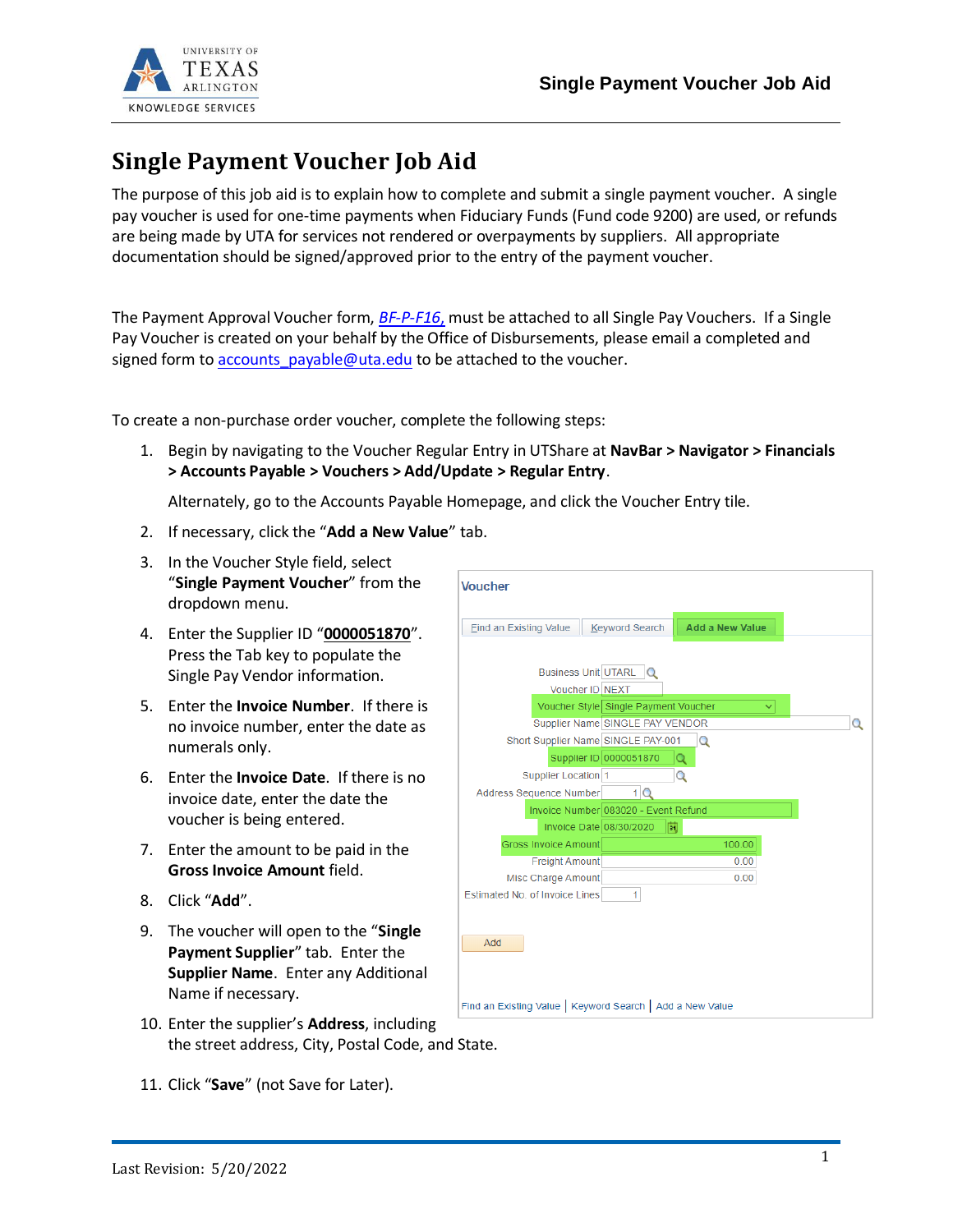

| <b>Invoice Information</b><br>Payments<br><b>Single Payment Supplier</b><br><b>Voucher Attributes</b> |
|-------------------------------------------------------------------------------------------------------|
| <b>Supplier Information</b>                                                                           |
| Supplier Bank<br>Supplier Bank Address<br>Transfer to EFT options                                     |
| <b>Business Unit UTARL</b><br>Voucher ID NEXT<br><b>Payment Method CHK</b>                            |
| Supplier Name Blaze Maverick High School                                                              |
| <b>Additional Name Arlington ISD</b>                                                                  |
| <b>Country USA Q</b> United States                                                                    |
| Address 1 1234 Nedderman Way                                                                          |
| Address 2 ATTN: Jane Dolan                                                                            |
| Address 3                                                                                             |
| City <sup>Arlington</sup>                                                                             |
| Postal 76109<br>County                                                                                |
| TX<br><b>State</b>                                                                                    |
| <b>Email ID</b>                                                                                       |
| Save<br>Later<br>Say                                                                                  |
| <b>C</b> Refresh<br>$\overline{\lambda}$<br>$\equiv$ Notify<br>Add<br>Update/Display                  |
| Invoice Information   Payments   Voucher Attributes   Single Payment Supplier                         |

- 12. An error will populate stating an Account Value is missing. Click **OK** to continue.
- 13. Click the **Invoice Information** tab to move to the page where the payment details should be entered.
- 14. Click on the "**Attachments**" link to attach all needed support documentation to the voucher.

**Note**: *The Payment Approval Voucher form[, BF-P-F16,](https://resources.uta.edu/business-affairs/forms/payroll/payment-approval-voucher.pdf) must be completed and attached to the Single Pay Voucher.*

Click "**OK**" to return to the Invoice Information page.

- 15. Click on the "**Basis Date Calculation**" link to enter the basis dates.
- 16. Enter the **Invoice Receipt Date** and the **Goods/Services Receipt Date**, then click "**Calculate**". This will generate the Fed Pymnt Basis Date.
- 17. Enter the **Service Start Date** and the **Service End Date**, then click "**Update ALL Voucher Lines**".
- 18. Click the "**Back to Invoice**" link in the upper left of the page to return to the Invoice Information page.

| <b>Date Calculation</b>                                             |                          |                           |                 |                           |            |                                 |   |
|---------------------------------------------------------------------|--------------------------|---------------------------|-----------------|---------------------------|------------|---------------------------------|---|
| <b>Back to Invoice</b><br><b>Date Calculation Basis</b>             | <b>Texas Prompt Pay</b>  |                           | $\checkmark$    | <b>Service Dates</b>      |            |                                 |   |
| <b>Fed Pymnt Basis Date</b><br><b>Invoice Receipt Date</b>          | 08/30/2020<br>08/30/2020 | <b>Invoice Date</b>       | 08/30/2020<br>同 | <b>Service Start Date</b> | 08/30/2020 | Edit Project Service Dates      | 茼 |
| <b>Goods/Services Receipt</b><br><b>Date</b><br>Calculate<br>Cancel | 08/30/2020   同           | Acceptance<br><b>Date</b> | BU              | <b>Service End Date</b>   | 08/30/2020 | <b>Update ALL Voucher Lines</b> | 同 |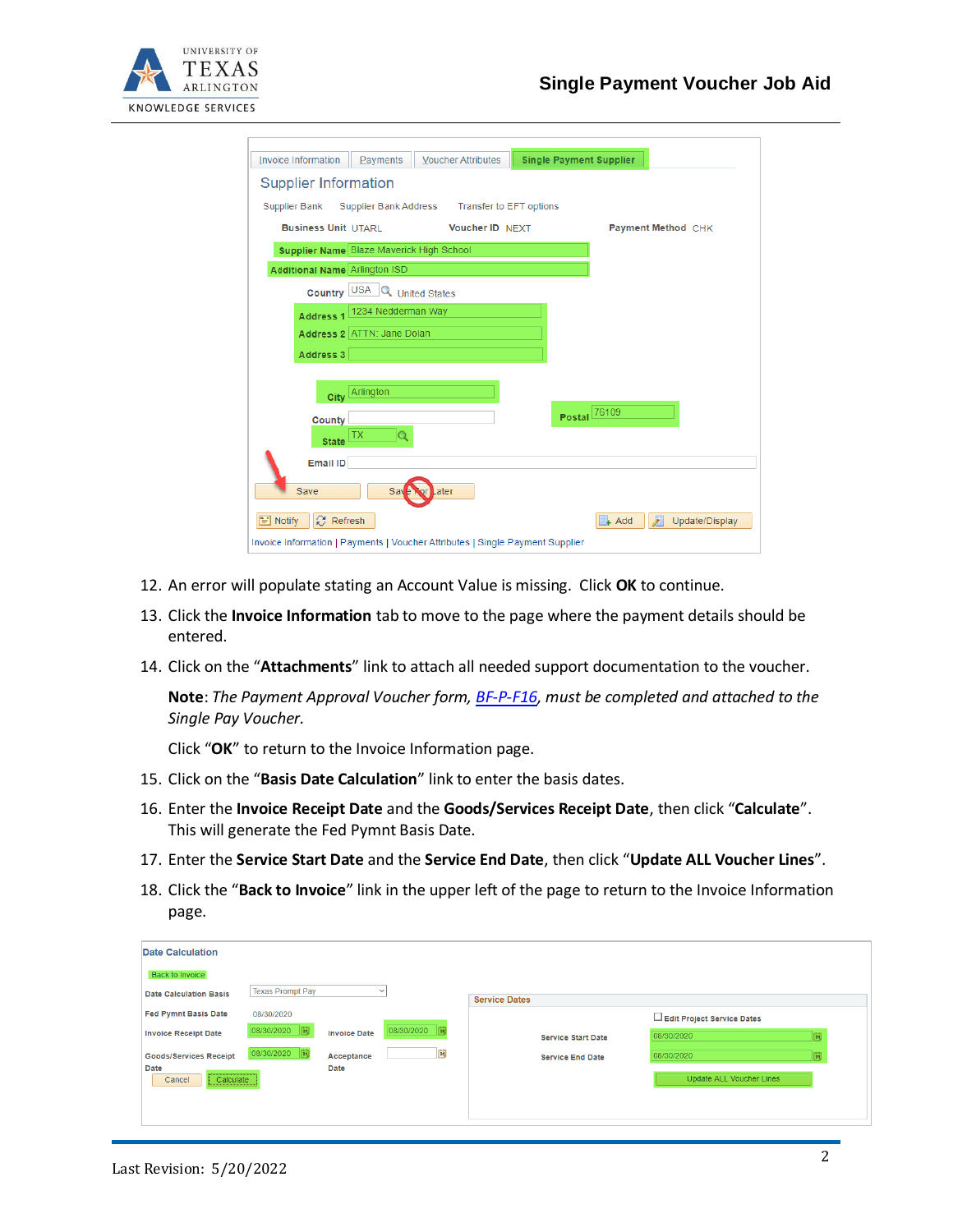

- 19. In the Invoice Lines section, click in the field to enter the **SpeedChart**. This is the 6-digit cost center or 10-digit Project ID for the funding account.
- 20. Click in the **Description** field and provide a description/justification for the payment.
- 21. In the Distribution Lines section, click in the field to enter the **Account**. Enter the GL account appropriate for the payment.

| Location<br>"Address               |                          |                           |                    |                |                 |          |                     |                   |                                   |          |                     |                       |         |
|------------------------------------|--------------------------|---------------------------|--------------------|----------------|-----------------|----------|---------------------|-------------------|-----------------------------------|----------|---------------------|-----------------------|---------|
| Save                               | Save For Later           | Action                    | Incomplete Voucher |                | $\checkmark$    | Run      |                     | Calculate         | Print                             |          |                     |                       |         |
| <b>Copy From Source Document</b>   |                          |                           |                    |                |                 |          |                     |                   |                                   |          |                     |                       |         |
|                                    |                          |                           |                    |                |                 |          |                     |                   |                                   |          |                     | First 4 1 of 1 D Last |         |
| Invoice Lines (?)                  |                          |                           |                    |                |                 |          |                     |                   |                                   |          | Find   View All     |                       |         |
| Line 1                             | $\Box$ Copy Down         | SpeedChart 123456         |                    |                |                 |          |                     |                   |                                   |          |                     | One Asset             | $+$ $-$ |
| *Distribute by Amount              |                          |                           | Ship To CENT110    | $\overline{Q}$ |                 |          |                     |                   |                                   |          |                     | Calculate             |         |
| Item                               | Q                        | <b>Description</b> Refund |                    |                |                 |          |                     |                   |                                   |          |                     |                       |         |
| Quantity<br><b>UOM</b>             |                          |                           |                    |                |                 |          |                     |                   |                                   |          |                     |                       |         |
| <b>Unit Price</b>                  |                          |                           |                    |                |                 |          |                     |                   |                                   |          |                     |                       |         |
| Line Amount                        | 100.00                   |                           |                    |                |                 |          |                     |                   |                                   |          |                     |                       |         |
|                                    |                          |                           |                    |                |                 |          |                     |                   |                                   |          |                     |                       |         |
|                                    |                          |                           |                    |                |                 |          | *Service 08/30/2020 | H <br>*Service    | 08/30/2020                        |          | $\mathbb{B}$        |                       |         |
|                                    |                          |                           |                    |                |                 | Start    |                     | End               |                                   |          |                     |                       |         |
|                                    |                          |                           |                    |                |                 | Date:    |                     | Date:<br>$\alpha$ |                                   |          |                     |                       |         |
|                                    |                          |                           |                    |                |                 | Empl ID: |                     |                   |                                   |          |                     |                       |         |
| Distribution Lines                 |                          |                           |                    |                |                 |          |                     |                   | Personalize   Find   View All   2 |          | First 1 of 1 D Last |                       |         |
| Exchange Rate<br><b>GL Chart</b>   | Statistics               | $\Box$<br>Assets          |                    |                |                 |          |                     |                   |                                   |          |                     |                       |         |
| Copy<br>Line<br>Down               | <b>Merchandise Amt</b>   | Quantity                  | <b>Cost Center</b> | Dept           | *GL Unit        | Account  | Fund                |                   | Program                           | Function | PC Bus<br>Unit      | Projec                |         |
| $+$<br>$\qquad \qquad =$<br>$\Box$ | 100.00<br>1 <sup>1</sup> | 123456                    |                    | Q 315203       | Q UTARL Q 45451 |          | $Q$ 4200            | $\alpha$          |                                   | $Q$ 500  | $\alpha$            | $\alpha$              |         |
|                                    |                          | $\,<$                     |                    |                |                 |          |                     |                   |                                   |          |                     | $\,$                  |         |
|                                    |                          |                           |                    |                |                 |          |                     |                   |                                   |          |                     |                       |         |
| Save                               | Save For Later           |                           |                    |                |                 |          |                     |                   |                                   |          |                     |                       |         |

- 22. Click "**Save**".
- 23. From the **Actions** drop-down menu, select **Budget Checking**, and click "**Run**".

| <b>Related Documents</b><br>Summary  |                          | <b>Invoice Information</b> | Payments                   | <b>Voucher Attributes</b>          | Single Payment Supplier                                                                                                  | <b>Error Summary</b> |            |
|--------------------------------------|--------------------------|----------------------------|----------------------------|------------------------------------|--------------------------------------------------------------------------------------------------------------------------|----------------------|------------|
| <b>Business Unit LITARI</b>          |                          |                            |                            | Invoice No 08302020 - Event Refund |                                                                                                                          | <b>Invoice Total</b> |            |
|                                      | Voucher ID 00206574      |                            | Accounting Date 08/30/2020 |                                    | 31                                                                                                                       | Line Total           | 100.00     |
| Voucher Style Single Payment Voucher |                          |                            | *Pay Terms NET30           |                                    | 霜<br>$\alpha$<br>Net 30 Day                                                                                              | *Currency            | <b>USD</b> |
|                                      | Invoice Date 08/30/2020  | n                          | Basis Date Type Inv Date   |                                    |                                                                                                                          | <b>Miscellaneous</b> |            |
| Invoice Received 08/30/2020          |                          | B                          |                            |                                    |                                                                                                                          | Freight              |            |
|                                      |                          | <b>SINGLE PAY VENDOR</b>   |                            |                                    |                                                                                                                          | Total                | 100.00     |
|                                      | Supplier ID 0000051870   |                            | Control Group              |                                    | Q                                                                                                                        | Difference           | 0.00       |
|                                      | ShortName SINGLE PAY-001 |                            | Pay Schedule Manual        |                                    |                                                                                                                          |                      |            |
| Location 1                           |                          |                            |                            |                                    |                                                                                                                          |                      |            |
| *Address 1                           |                          |                            |                            |                                    |                                                                                                                          |                      |            |
| Save                                 |                          |                            | Action                     |                                    |                                                                                                                          | Run<br>Calculate     | PK         |
| Invoice Lines ?                      |                          |                            |                            |                                    |                                                                                                                          |                      |            |
| Line 1                               |                          | $\Box$ Copy Down           | SpeedChart                 |                                    |                                                                                                                          |                      |            |
| *Distribute by Amount                |                          |                            |                            | Ship To Budget Checking            |                                                                                                                          |                      |            |
| Item                                 |                          |                            | <b>Description</b>         |                                    |                                                                                                                          |                      |            |
| Quantity                             |                          |                            |                            | <b>Voucher Post</b>                |                                                                                                                          |                      |            |
| <b>UOM</b>                           |                          |                            |                            |                                    | alaman ang pagbabang dina mangkala sa pag-pang mangkala sa pang kalimang dina mangkala sa pang mangkala sa pang<br>سمسين |                      |            |

- 24. A message will populate asking if you want to wait for the process to be completed. Click "**Yes**" to continue.
- 25. Once the budget check is complete (the processing wheel disappears), click on the "**Summary**" tab to view the status of the Budget Check.